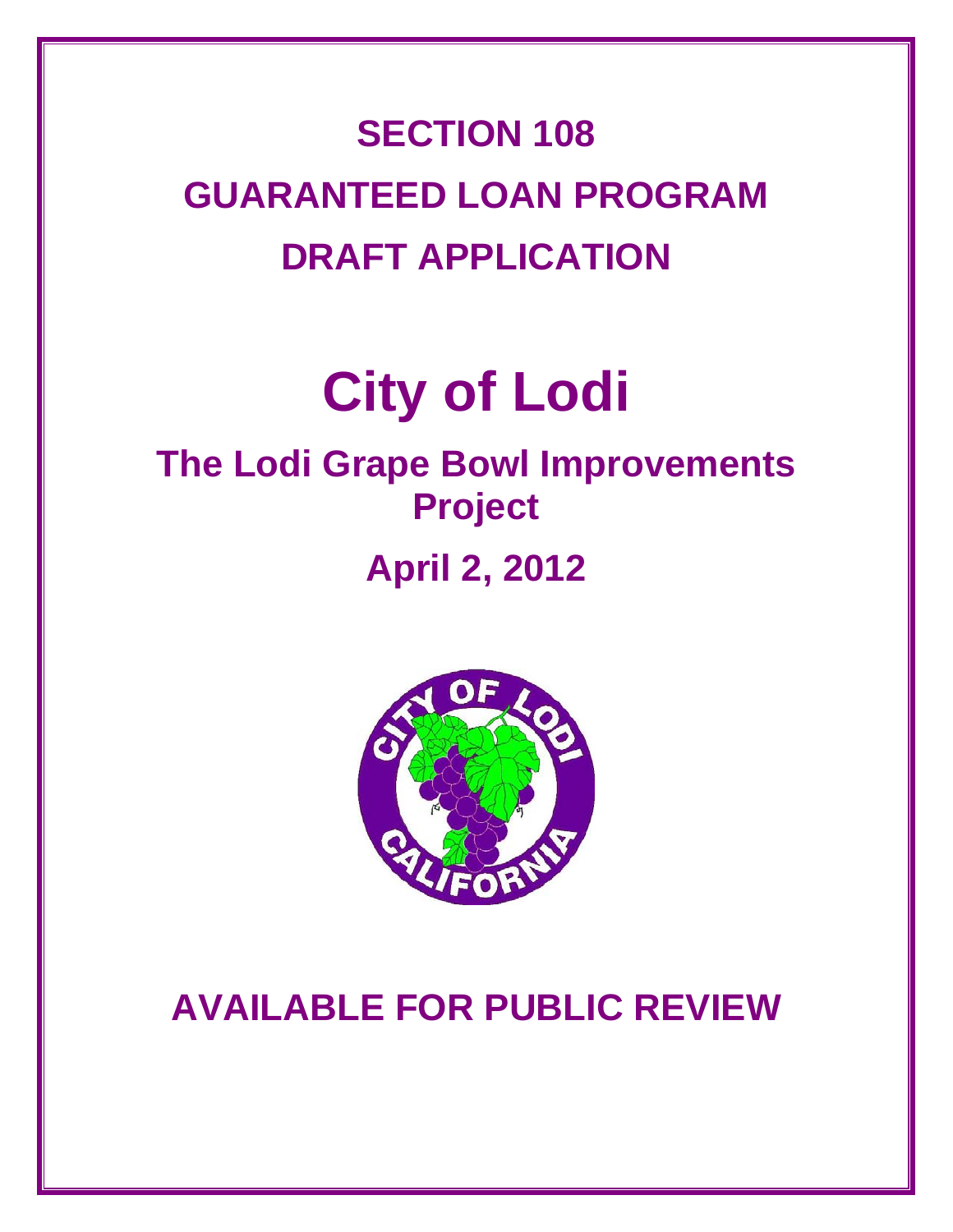### **The Lodi Grape Bowl Improvements Project**

**221 Lawrence Avenue**

**Lodi, California 95240**

#### SECTION 1 – PROJECT DESCRIPTION

The purpose of the Section 108 Guaranteed Loan application is to assist with public facility improvements to the Lodi Stadium, also known as the "Grape Bowl." These improvements are primarily to improve public access to the stadium.

The stadium was originally constructed as a closed oval bowl by excavating the field and constructing an earthen berm wall surrounding it. Historically, access to the stadium was by climbing the back side of the berm from street level. The historic access ramps are steep and without handrails or resting platforms.

At one point the east end of the bowl (the rear of the stadium) was opened by removing the berm. This allowed access at the field level, and access by a pathway constructed to meet current accessibility requirements for grade and landings. There are two accessible parking spaces in the rear of the stadium that are accessed through the service entrance. The main entrance at the west end is still served by the historic access ramp.

More recently, the west end of the bowl (the front and main entrance to the stadium) was opened by removing the berm wall.

The City is proposing to construct a new public entrance at the west end. The west end is accessed by a larger street and is served by a City parking lot across the street.

The new public entrance will allow the City to construct a new accessible path of travel to stadium seating. The City will construct this path of travel, new accessible seating areas, and accessible facilities as part of constructing a new grade level public entrance on the west end. The project can be summarized into the following five (5) components.

- 1. Construction of the on‐grade entry plaza.
- 2. Construction of the entry plaza structure. The structure will include a ticket window, concessions, and restrooms.
- 3. Construction of new ADA compliant seating areas and new paths of travel.
- 4. Construction of four (4) additional ADA compliant parking spaces.
- 5. Abandonment of existing entry ramp and ticket booths.

The City is seeking to fund a portion of the work with Section 108 Guaranteed Loan funds. That portion would be the work necessary to remove "material and architectural barriers that restrict the mobility and accessibility of elderly or severely disabled persons to public facilities and improvements" as described at 24 CFR 570.201(c). The City of Lodi Public Works Department has evaluated each element of the proposed project and has determined the appropriate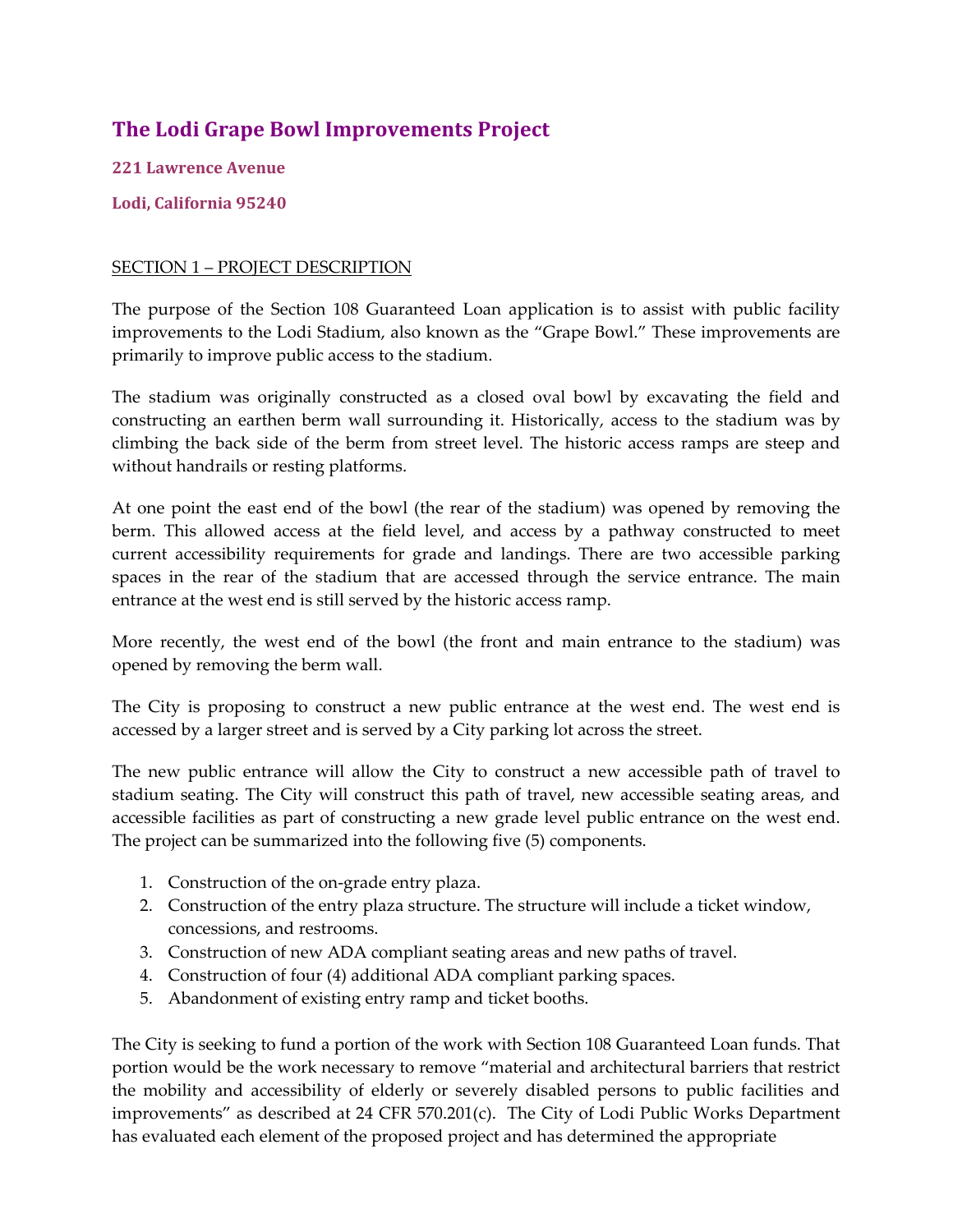City of Lodi ‐ Section 108 Loan Application Grape Bowl Project Page 2 of 5

percentage of the costs that are eligible per the aforementioned CDBG regulations. Those eligible costs are identified in the cost breakdown provided in Section 2 of this application.

The specific work we believe is eligible is described below. The City is relying on the CDBG "Desk Guide" and the 1994 HUD Westmoreland County, PA policy memorandum (http://1.usa.gov/vchLHI) in making that determination.

1. Construction of the on‐grade entry plaza.

As part of allowing the full use of the facility, the City would fund a portion of the construction of the entry plaza with Section 108 Guaranteed Loan funds. The portion of the work to be funded would be that related to the new accessible path of travel and ADA compliant seating areas along the perimeter of the plaza that overlooks the playing field. This would include paving, curbs, tactile surfacing, markings and signage.

2. Construction of the entry plaza structure. The structure will include a ticket window, concessions, and restrooms.

As part of allowing the full use of the facility, the City would fund a portion of the construction of the entry plaza structure with Section 108 Guaranteed Loan funds. The portion to be funded with Section 108 Guaranteed Loan funds would be the costs associated with modifying the structure to be accessible.

- Accessible ticketing window.
- Accessible concession window/counter.
- Accessible restrooms.

#### 3. Construction of new ADA compliant seating areas and new accessible paths of travel.

A portion of the construction of the accessible path of travel and the entire cost of the new seating areas would be funded with Section 108 Guaranteed Loan funds.

- Modifications to the curb and street crossing.
- Construction of retaining walls.
- Grading, curbing, flatwork, railing and all related work to construct the path of travel from the on‐grade entrance to the accessible seating areas.
- Construction of new accessible seating areas in the stands and at field level.
- 4. Construction of four (4) additional ADA compliant parking spaces.

The entire cost of creating new ADA compliant parking spaces serving the stadium would be Section 108 Guaranteed Loan funded. This would include paving, striping, signage, tactile surfacing, and curbing.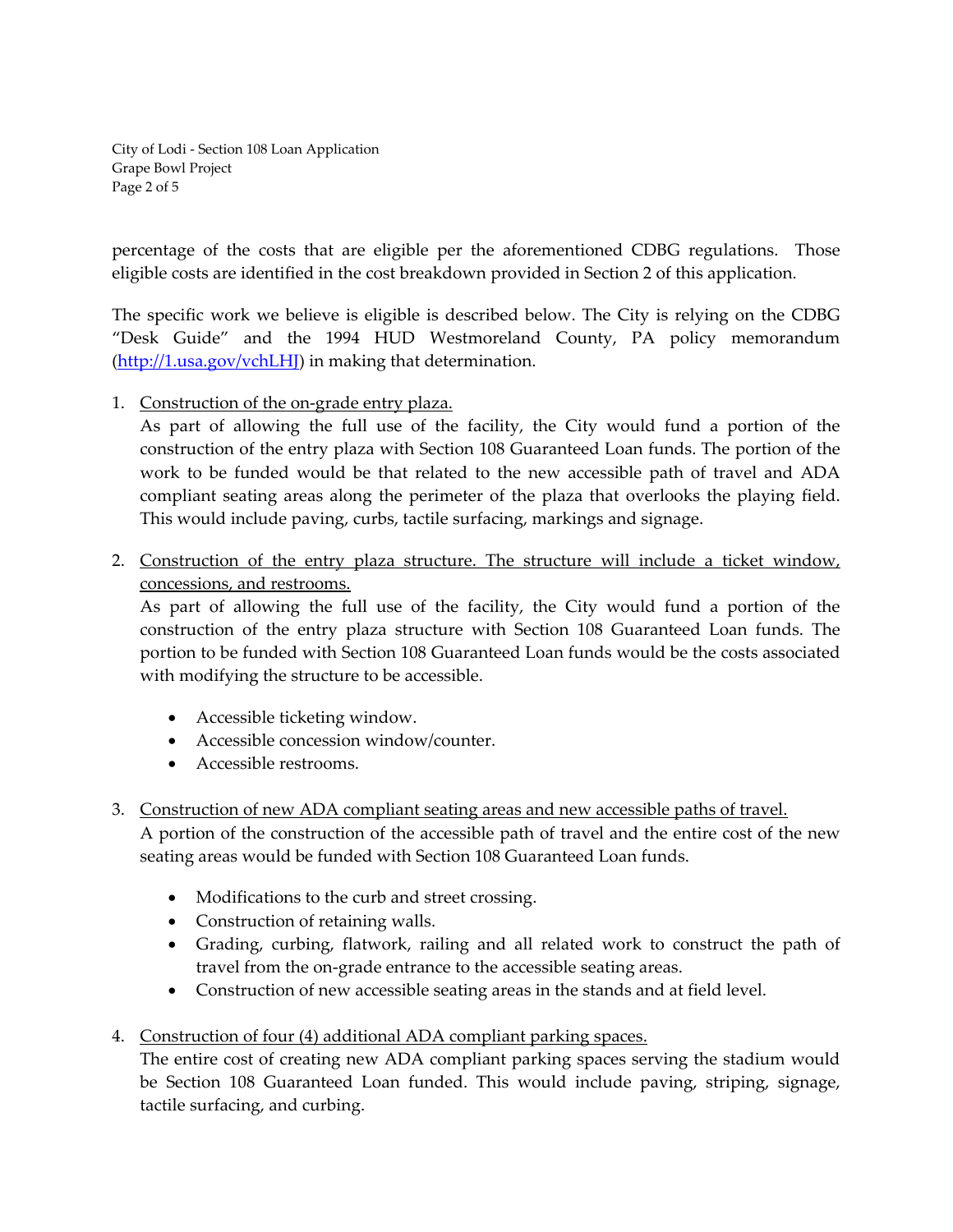City of Lodi ‐ Section 108 Loan Application Grape Bowl Project Page 3 of 5

5. Abandonment of existing entry ramp and ticket booths. The costs related to abandonment of the historic entrance would not be funded through the Section 108 Guaranteed Loan.

#### SECTION 2 – SOURCES AND USES

The City of Lodi proposes to the following sources of funding for this project.

| <b>Waste Management Grant</b> |       |     | \$1,000,000 |
|-------------------------------|-------|-----|-------------|
| Section 108 Guaranteed Loan   |       | \$. | 701,758     |
| <b>Private Donations</b>      |       |     | \$129,000   |
| Continuing Capital Campaign   |       |     | 352,388     |
|                               | Total |     | \$2,183,146 |

Funding for this project will be used as follows.

| Description                             | Unit      | Cost  | Cost/Unit | <b>Total</b> | <b>CDBG</b>      | <b>CDBG</b> |
|-----------------------------------------|-----------|-------|-----------|--------------|------------------|-------------|
|                                         |           |       |           | Cost         | $\%$             | Amount      |
| Sitework                                | LS        | 1     | \$65,000  | \$65,000     | 80%              | \$52,000    |
| Ramp Flatwork                           | <b>SF</b> | 4125  | \$15      | \$61,875     | 80%              | \$49,500    |
| Ramp Curbing                            | LF        | 690   | \$35      | \$24,150     | 80%              | \$19,320    |
| Plaza Flatwork                          | <b>SF</b> | 14807 | \$7       | \$103,649    | 64%              | \$66,335    |
| Plaza Subgrade                          | SF        | 14807 | \$2       | \$29,614     | 64%              | \$18,953    |
| Retaining Walls (concrete)              | LF        | 200   | \$600     | \$120,000    | 30%              | \$36,000    |
| ADA Seating (upper course)              |           |       |           | \$55,000     | 100%             | \$55,000    |
| ADA Parking Path of Travel              |           |       |           | \$40,000     | 100%             | \$40,000    |
| Structures (Restroom/Concession/Ticket) |           |       |           | \$645,000    | 51%              | \$328,950   |
| Furnishing and Fixtures                 |           |       |           | \$70,000     | 51%              | \$35,700    |
| Fencing                                 |           |       |           | \$60,000     | $\mathbf{0}$     | $\Omega$    |
| Utilities                               |           |       |           | \$195,000    | $\boldsymbol{0}$ | $\Omega$    |
| Landscape and Irrigation                |           |       |           | \$140,000    | $\boldsymbol{0}$ | $\theta$    |
| Scoreboard                              |           |       |           | \$155,000    | $\theta$         | $\Omega$    |
| <b>Stadium Lighting Improvements</b>    |           |       |           | \$55,000     | $\theta$         | $\theta$    |
| Subtotal                                |           |       |           | \$1,819,288  | 39%              | \$701,758   |
| Contingency (15%)                       |           |       |           | \$272,893    |                  |             |
| Construction Administration (5%)        |           |       |           | \$90,964     |                  |             |
| <b>Total Project Cost</b>               |           |       |           | \$2,183,146  |                  |             |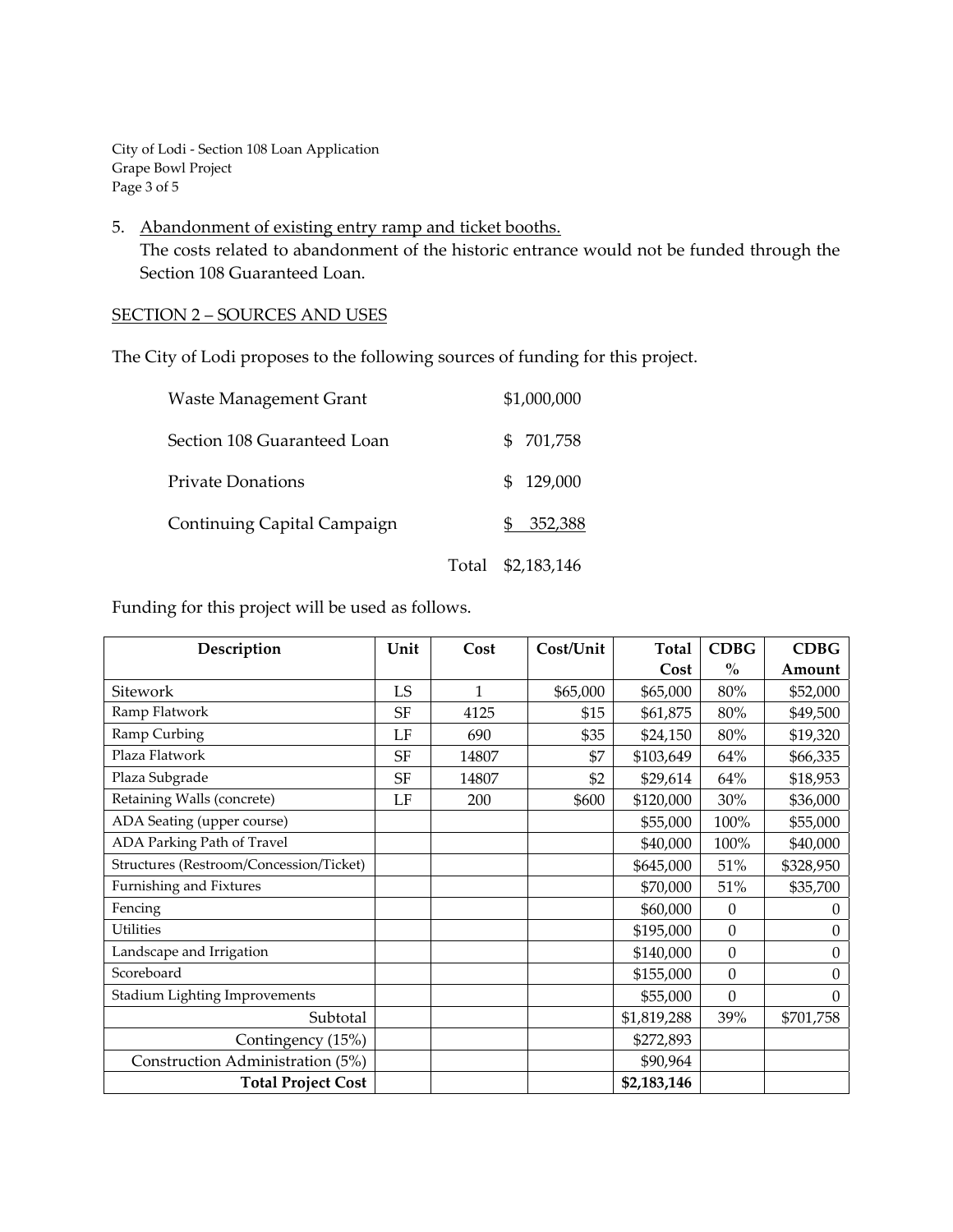City of Lodi ‐ Section 108 Loan Application Grape Bowl Project Page 4 of 5

#### SECTION 3 – INSTITUTIONAL ARRANGEMENTS

The City of Lodi will borrow the Section 108 Guaranteed Loan funds to undertake the project. The loan funds will not be allocated to a separate designated public agency and the City will not re‐lend the loan funds to a third‐party developer.

#### SECTION 4 – REPAYMENT SCHEDULE

The City of Lodi would prefer to repay the principal amount in 15 annual payments of \$53,000. In addition, the City of Lodi would prefer to include interest payments of approximately \$14,000 each of those 15 years for a combined principal and interest payment of \$67,000 per year.

Furthermore, the City prefers to have the principle and interest payment installments for the Section 108 loan drawn directly from the City's annual Community Development Block Grant (CDBG) entitlement allocation each year, beginning with the 2013/14 allocation.

#### SECTION 5 ‐ COLLATERAL

In the event that CDBG funds are no longer available for repayment of the Section 108 loan, the City of Lodi pledges its General Fund as the alternative source for repayment, following the same repayment schedule identified in Section 4 of this application.

#### SECTION 6 – TIME TABLE & STAGES

| August 2012      | Approve Plans and Specifications and Authorize Advertisement for Bids |
|------------------|-----------------------------------------------------------------------|
| August 2012      | <b>Advertise for Bids</b>                                             |
| September 2012   | <b>Bid Opening</b>                                                    |
| October 2012     | <b>Award Contract</b>                                                 |
| November 2012    | Commence Work                                                         |
| May 2013         | <b>Project Completion</b>                                             |
| <b>July 2013</b> | Accept Improvements                                                   |